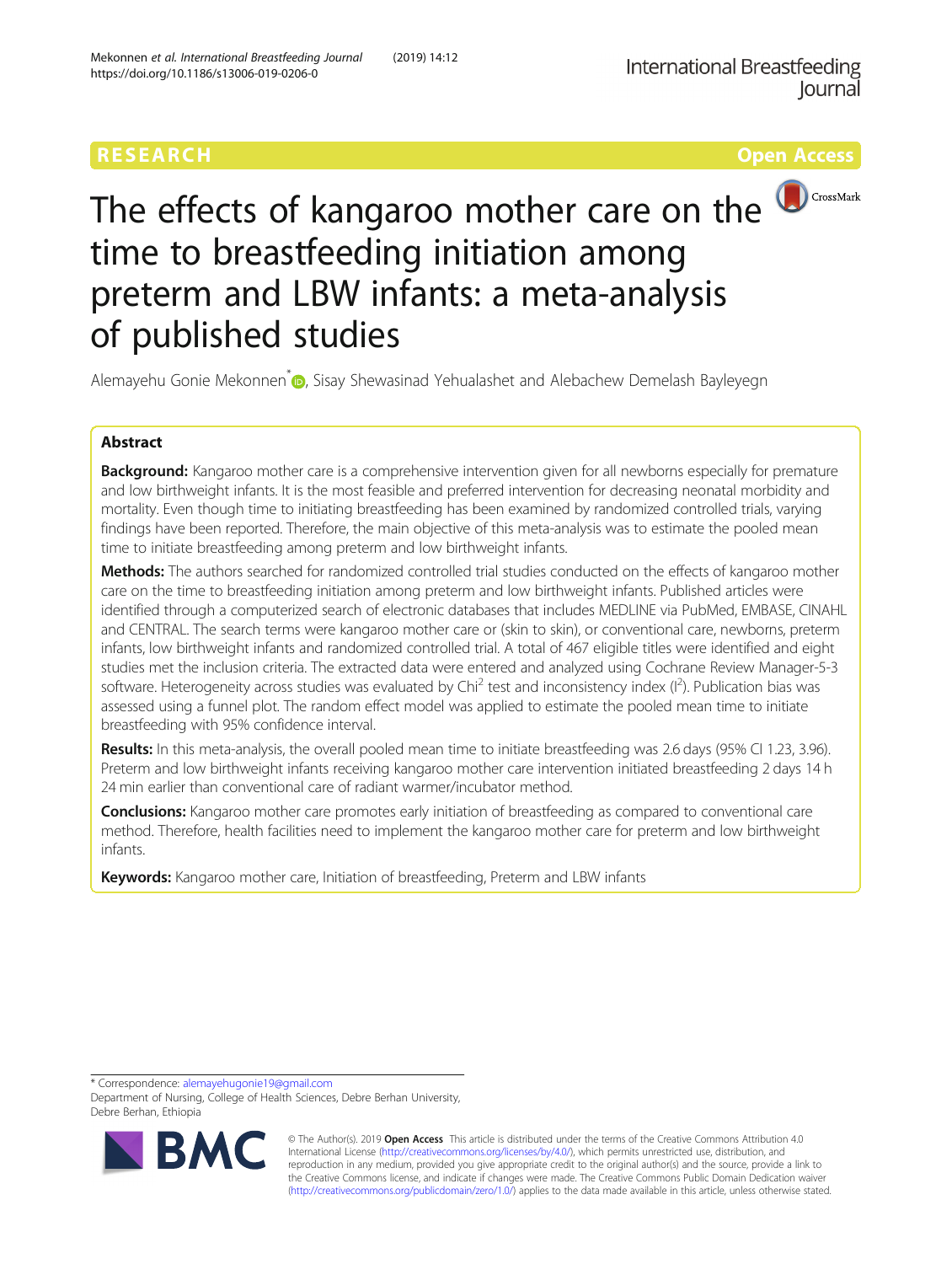## Background

Kangaroo mother care (KMC) was first started in Colombia in 1978 [\[1](#page-4-0)]. It is a comprehensive intervention given for all newborns especially for premature and low birthweight (LBW) infants. Kangaroo mother care is the most feasible, readily available, and preferred intervention for decreasing neonatal morbidity and mortality in developed and developing countries, and suitable for use in all settings [\[2](#page-4-0)]. It is based on three components: kangaroo position (skin-to-skin contact between mother and infant), breastfeeding; and timely discharge with close follow-up [\[3](#page-4-0)]. This procedure could be done at any time during the night and day [\[4](#page-4-0)] and creates an optimal environment for adaptation of newborn infants to extra-uterine life [\[5](#page-4-0)].

Skin-to-skin contact between the mother and the baby is a safe and inexpensive procedure that has proven benefits for mothers and children as compared to an incubator caring method. It plays a significant role on infant survival, neurodevelopment, and the quality of mother-infant bonding. Kangaroo mother care complements good quality care and allows providers to ration use of expensive resources such as warmers and incubators [\[6](#page-4-0), [7\]](#page-4-0).

In preterm and LBW infants, skin-to-skin contact between the mother and her infant decreases maternal postpartum depressive symptoms [\[8](#page-4-0)] and improves self-efficacy and mother-child bonding [[9](#page-4-0)]. Preterm and LBW infants who are receiving KMC gain more weight per day, have better heart rate and breathing regulation, and have effective oxygenation preterm  $[4, 10]$  $[4, 10]$  $[4, 10]$ . Furthermore, it facilitates the newborn early initiation and effective breastfeeding [[11\]](#page-5-0), and in turn effective breastfeeding reduces the incidence of necrotizing enterocolitis which is a leading cause of death in preterm infants [[12](#page-5-0), [13](#page-5-0)].

Kangaroo mother care for preterm infants is also related to better cognitive and motor development at six months of age  $[8]$  $[8]$ . Other than the neonatal and maternal health benefits, KMC is an important tool in reducing the postpartum hospital stay, thereby cutting down the overall healthcare expenditure and provides economic benefit to the parents [[7\]](#page-4-0). Preterm and LBW infants who were given KMC spent less time in the hospital than those who were given standard care  $[14]$  $[14]$  $[14]$ . Even though time to initiating breastfeeding was examined by randomized control trial studies, varying findings were stated. Therefore, the main objective of this meta-analysis was to estimate the pooled mean time to initiate breastfeeding among preterm and low birthweight infants.

## Hypothesis

There is a mean time difference between kangaroo mother care and the conventional care method to initiate breastfeeding among preterm and LBW infants. Preterm and LBW infants receiving KMC have earlier initiation of breastfeeding than conventional care (radiant warmer/incubator).

## **Methods**

This review covered all randomized controlled trial studies of kangaroo mother care versus conventional care method and its breastfeeding initiation among premature and LBW infants. The search strategy focused on human's category and included randomized controlled trial studies published from January 2000 to June 30, 2018. The review authors searched the studies using the following databases: MEDLINE via PubMed, EMBASE, CINAHL (Cumulative Index to Nursing and Allied Health Literature) and CENTRAL (Cochrane Central Register of Controlled Trials). The search terms were KMC or (skin to skin), or conventional care method, newborns, preterm infants, LBW infants, randomized controlled trial (Additional file [1](#page-4-0)). These key terms were combined using Boolean operators "AND" and "OR" to narrow the search. In addition, we searched reference lists of identified studies, peer reviewed articles, and Google Scholar to augment database searches. To identify relevant articles, titles and abstracts of retrieved articles were exported to Endnote to screen duplicate articles. Then three review authors assessed and reviewed independently all studies deemed suitable to determine inclusion.

## Study selection criteria

- Inclusion criteria: To meet inclusion criteria, titles and abstracts of studies were examined, and the following inclusion criteria were included
	- Full text randomized controlled trial study design
	- Studies published after year 2000 (to minimize the time lag bias)
	- Peer-reviewed and published in the English language
	- Reported the mean time and standard deviations to initiate exclusive breastfeeding
- Exclusion criteria: The following exclusion criteria were used in screening articles for the current metaanalysis:
	- Reported the knowledge and practice of mothers towards KMC
	- Studies that repeated findings from the already included studies
	- Studies of KMC on the normal infants

## Study selection and data extraction

The authors screened all identified titles and abstracts. Articles found relevant by title and abstract were undergone for full-text review for eligibility. For eligible studies, three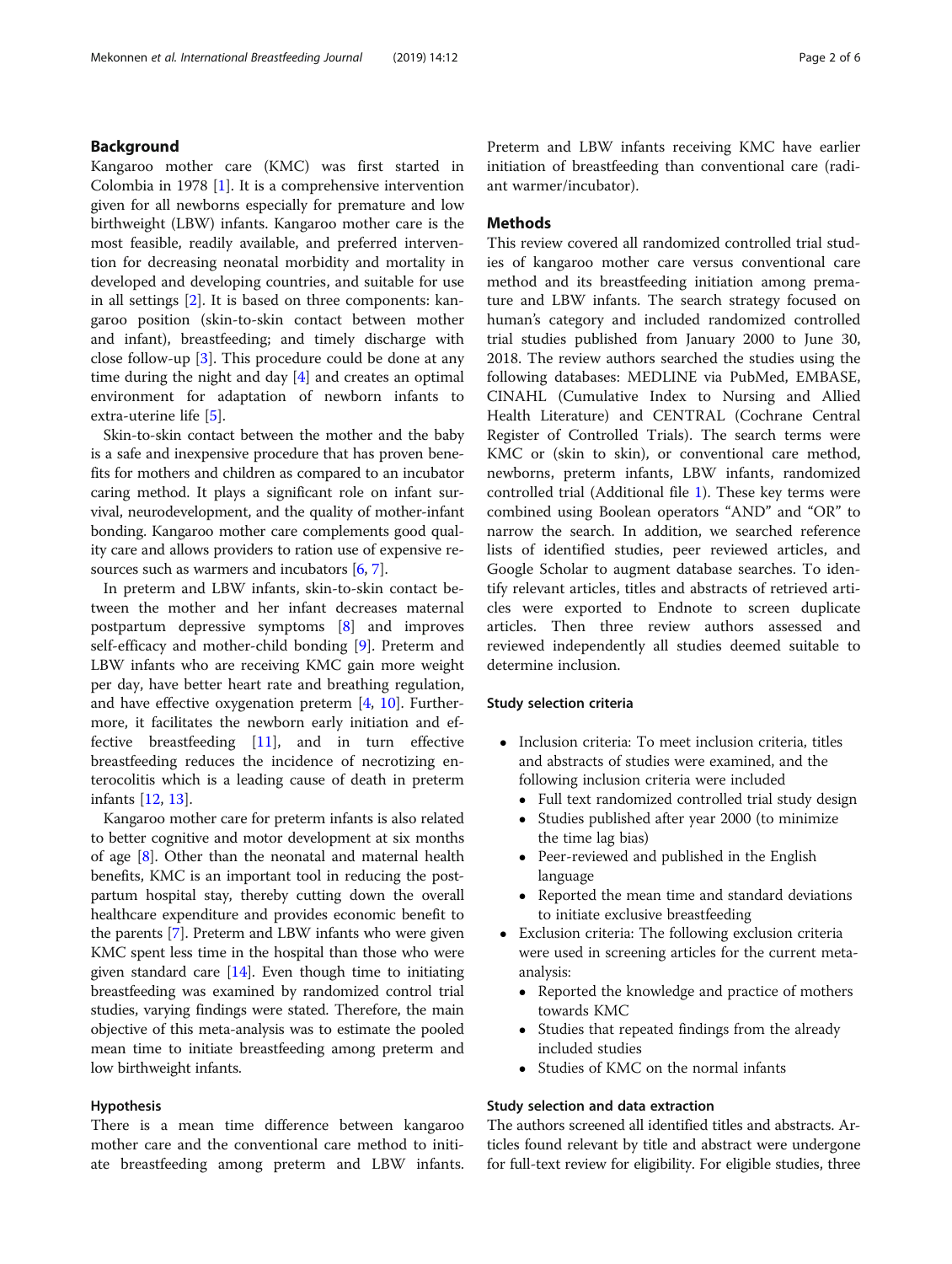| Sr.           | Author                   | Publication year | KMC mean time to initiate<br>breastfeeding |           |       | Radiator warmer |           |       | Study design | Inclusion criteria | Setting    |
|---------------|--------------------------|------------------|--------------------------------------------|-----------|-------|-----------------|-----------|-------|--------------|--------------------|------------|
|               |                          |                  | mean                                       | <b>SD</b> | Total | mean            | <b>SD</b> | Total |              |                    |            |
|               | Rahman et al. [18]       | 2017             | 9.10                                       | 2.40      | 40    | 14.70           | 4.50      | 40    | <b>RCT</b>   | Preterm + LBW      | Bangladesh |
| $\mathcal{P}$ | Mahbubul et al. [17]     | 2017             | 9.53                                       | 3.35      | 40    | 14.35           | 6.06      | 40    | <b>RCT</b>   | LBW                | Bangladesh |
| 3             | Lamy Filho et al. [16]   | 2008             | 18.90                                      | 11.4      | 354   | 24.10           | 12.8      | 609   | <b>RCT</b>   | <b>LBW</b>         | Brazil     |
| 4             | Sharma et al. [20]       | 2016             | 10.10                                      | 5.90      | 71    | 10.80           | 4.30      | 70    | <b>RCT</b>   | $Preterm + 1BW$    | India      |
| 5.            | Suman Rao et al. [22]    | 2008             | 5.71                                       | 5.65      | 103   | 4.85            | 4.94      | 103   | <b>RCT</b>   | <b>IBW</b>         | India      |
| 6             | Ghavane et al. [21]      | 2012             | 9.70                                       | 6.40      | 71    | 11.00           | 8.10      | 69    | <b>RCT</b>   | <b>IBW</b>         | India      |
|               | Jagadale & Salunkhe [15] | 2014             | 5.4                                        | 1.10      | 25    | 6.7             | 2.92      | - 25  | <b>RCT</b>   | I BW               | India      |
| 8             | Srivastava et al. [19]   | 2014             | 6.71                                       | 1.89      | 118   | 9.55            | 1.14      | 122   | <b>RCT</b>   | Preterm            | India      |

<span id="page-2-0"></span>Table 1 Summary of RCT studies included in the analysis, June 30, 2018

authors extracted the data using the pre-determined inclusion criteria. The review authors recorded the data on Microsoft excel and extracted the following data for each trial: the authors, year of publication, study setting, study design, sample size, and inclusion criteria (Table 1). The study selection and data extraction were done from April 10 to June 30, 2018. Data extraction was performed independently by three review authors (AG, SS and AD) using a pre-specified data extraction form. Discrepancies were solved through discussion and articles were included after consensus was reached. The authors communicated the trial authors for clarification.

The extracted data were entered and analyzed using a Cochrane review manager-5-3 software. Potential sources of heterogeneity across studies was evaluated by Chi<sup>2</sup> test

Data analysis

## which verifies the presence of heterogeneity, and inconsistency index  $(I^2)$  which describes the percentage of total variation across studies. The  $I^2$  provides the percentage of variability due to heterogeneity rather than the chance difference or sampling error. The  $I^2$  greater than 75% and Chi<sup>2</sup> test ( $p < 0.10$ ) was considered statistically significant heterogeneity [[13](#page-5-0)]. The random effects model which assesses the variability within and between studies was applied to estimate the pooled mean time to initiate exclusive breastfeeding with 95% confidence interval.

Publication bias was assessed using the funnel plot (which displays effect sizes plotted against the sample size, standard error, conditional variance, or some other measure of the precision of the estimate). In the presence of a cloud of data points that is symmetric around the population effect size and has the shape of a funnel, one can conclude as no publication bias [\[13\]](#page-5-0). Sensitivity analysis was performed

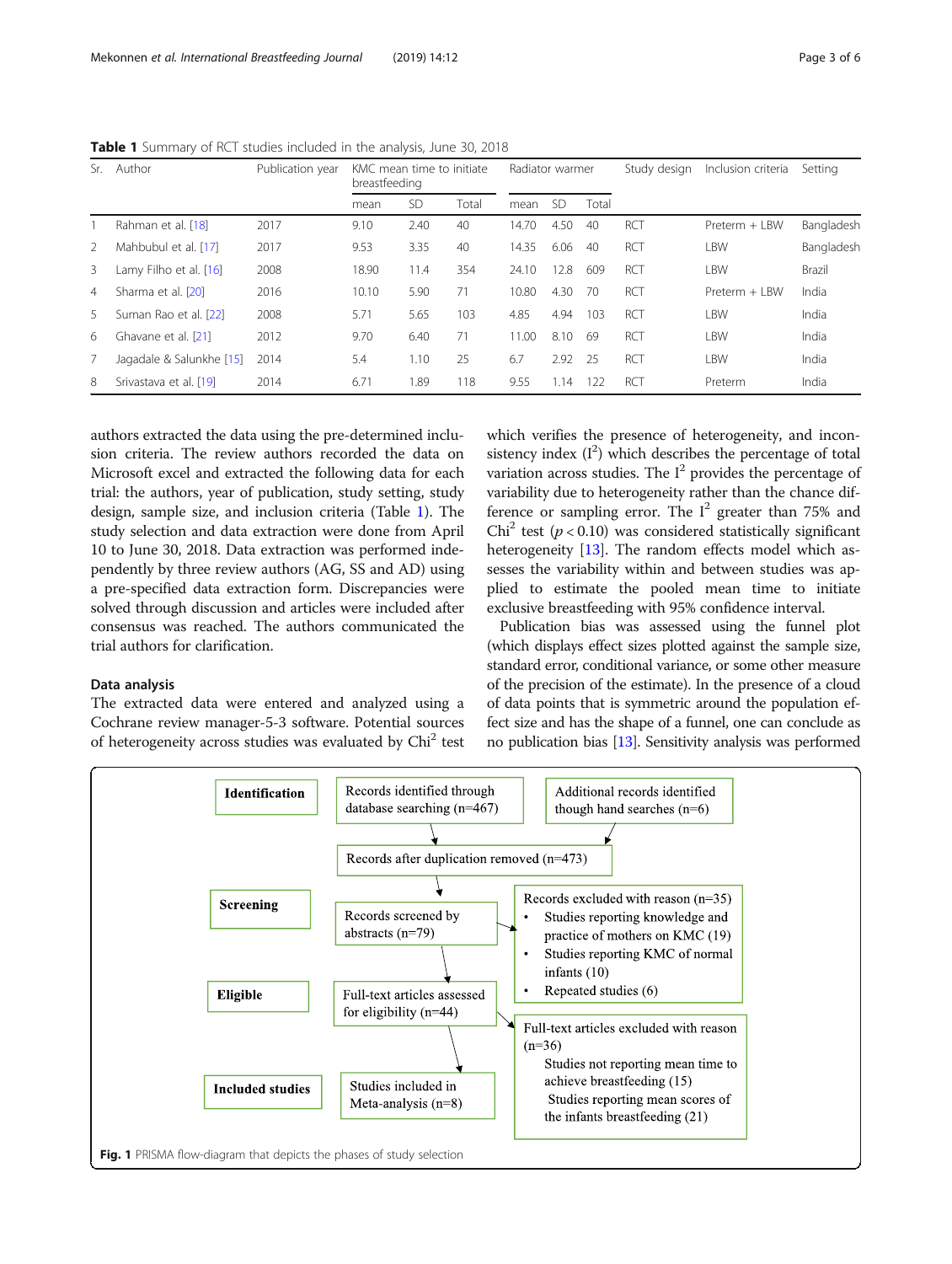

to explore the effects of random-effects analyses for primary outcomes with statistical heterogeneity. In addition, to be free of other sources of bias, review authors independently assessed risk of bias in included studies and resolved discrepancies through discussion.

## **Results**

## Characteristics of included studies

Totally, 467 studies were retrieved, of which 44 were identified as being potentially eligible for this review. Altogether, eight randomized control trial studies (Table [1\)](#page-2-0) comprising of 1900 participants were included in the meta-analysis (Fig. [1](#page-2-0)). All included articles were facility-based studies and conducted in neonatal care and postnatal care units. The studies included preterm and LBW neonates with a sample size ranging from 50  $[15]$  $[15]$  to 963  $[16]$  $[16]$  $[16]$ . Among the articles included in the analysis, seven studies reported that neonate in the KMC group initiated exclusive breastfeeding earlier than the conventional care neonates [\[15](#page-5-0)–[21\]](#page-5-0). On the contrary, one study reported that conventional care neonate initiated breastfeeding earlier than KMC neonates [[22](#page-5-0)]. The studies were conducted in India [\[15](#page-5-0), [19](#page-5-0)–[22](#page-5-0)], Brazil [\[16\]](#page-5-0), Bangladesh [\[17,](#page-5-0) [18\]](#page-5-0).

## Heterogeneity and publication bias

The included studies were assessed for heterogeneity and publication bias. Accordingly, the analysis showed a

substantial heterogeneity among studies with  $Chi^2 =$ 61.78;  $p < 0.00001$  and  $I^2$  statistics ( $I^2 = 89\%$ ). The publication bias was checked by a funnel plot, and the plot has a symmetric inverted funnel shape showing no evidence of variability in effect sizes from studies and publication bias (Fig. 2).

## Sensitivity analysis

Sensitivity analysis of the eight studies were performed to test the effect of each study on the pooled result and no statistical source of heterogeneity among the eight studies were identified.

### The pooled mean time to initiate breastfeeding

The pooled mean time to initiate breastfeeding is presented in a forest plot (Fig. 3). The reported mean time to initiate breastfeeding in each study ranged from around half day  $[20]$  $[20]$  to 5 days  $[18]$  $[18]$  with a substantial heterogeneity across studies  $(Chi^2 = 61.78; p < 0.00001;$  $I^2$  = 89%). In this meta-analysis, the overall pooled mean time for initiating breastfeeding from the random effects model revealed 2.6 days (2 days 14 h 24 min) (95% CI 1.23, 3.96). This indicated that preterm and low birthweight infants in the KMC intervention group initiated exclusive breastfeeding 2.6 days earlier than conventional care method (Fig. 3).

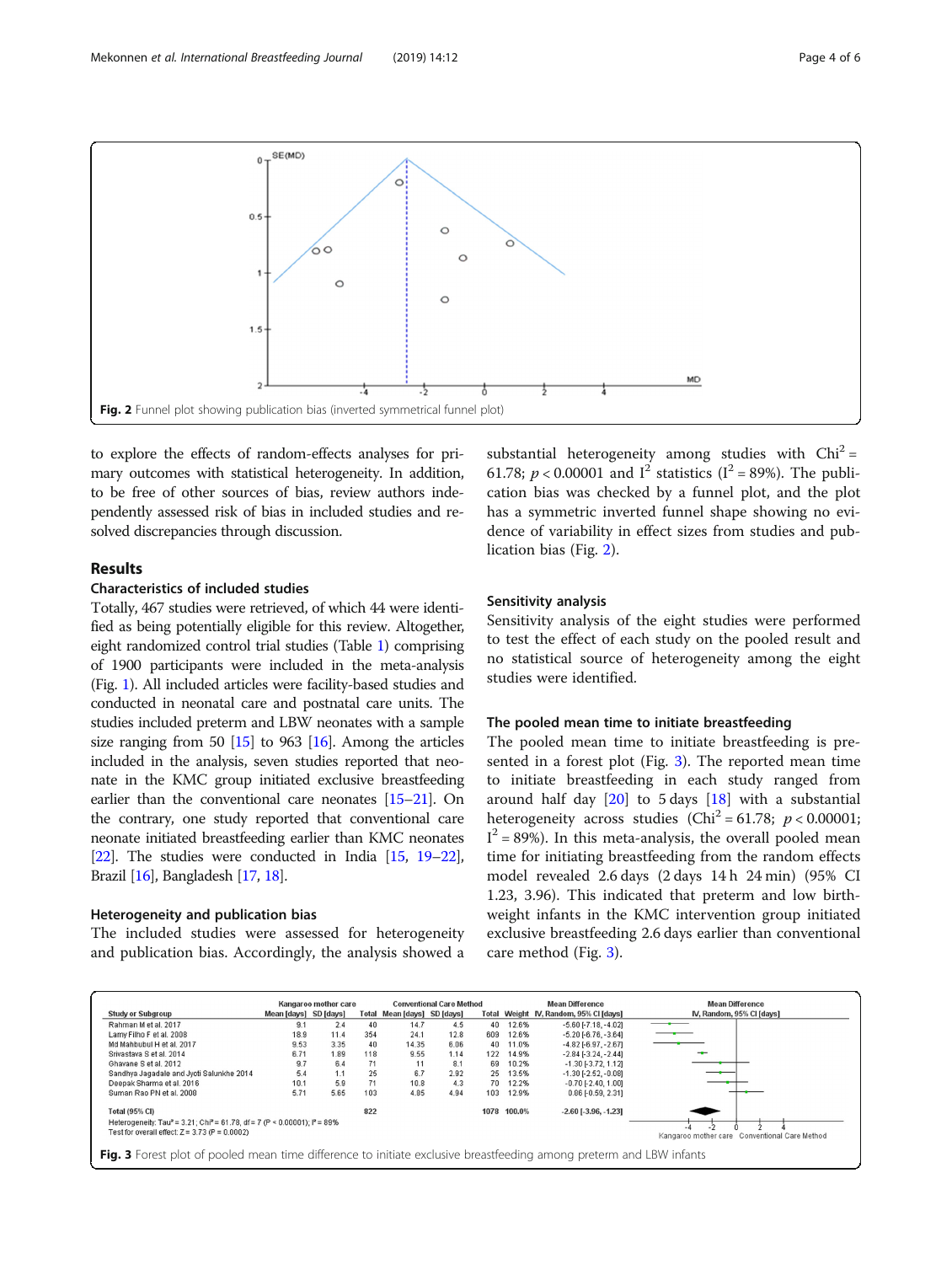## <span id="page-4-0"></span>**Discussion**

A systematic review of randomized controlled trials that comparing KMC and conventional neonatal care found compelling evidences which support KMC could improve breastfeeding rates in high-income countries in which conventional neonatal care is unavailable [\[10,](#page-5-0) [23](#page-5-0)]. In this meta-analysis, preterm and low birthweight infants in the KMC intervention group initiated breastfeeding 2.6 days earlier than conventional care method. This is in line with the previous systematic review studies in which KMC group initiated breastfeeding 1.6 days earlier than conventional neonatal care [\[10\]](#page-5-0). It was observed that infants who exposed to KMC showed significantly better emotion regulation than infants who exposed to the usual standard care which again initiated early breastfeeding [[24](#page-5-0), [25](#page-5-0)]. Furthermore, KMC has a significant role in starting breastfeeding among preterm and LBW infants [[26](#page-5-0)–[28](#page-5-0)]. Sloan NL et al. also reported that women in the community kangaroo mother care group initiated to breastfeed earlier than the control group [[29\]](#page-5-0). This confirms the conclusion that KMC promotes early initiation of breastfeeding as compared to conventional care methods.

In this meta-analysis, preterm and LBW infants, initiated breastfeeding earlier than the conventional care group. Similarly, Moore ER et al. in their systematic review of randomized controlled studies, concluded that KMC improved the likelihood of breastfeeding initiation [[30\]](#page-5-0). Various studies have also reported higher breastfeeding rates among KMC group as compared with conventional care method [[28](#page-5-0), [31](#page-5-0), [32](#page-5-0)]. This could be explained by kangaroo mother care having a better effect on thermal regulation and reduced levels of infant stress, and is more comfortable than conventional neonatal care.

## Limitations

In this analysis, the included studies were limited in number (only eight studies) which did not enable us to determine an effect size on all outcomes. The study searched only English language reports. In addition, this study was based only on published peer-reviewed studies and important data might be missed from unpublished studies.

## Conclusions

Women in the kangaroo mother care intervention group, initiated breastfeeding earlier than conventional care method. Kangaroo mother care promotes early initiation of breastfeeding as compared to conventional care method. Therefore, health facilities need to implement the kangaroo mother care for preterm and low birthweight infants.

## Additional file

[Additional file 1:](https://doi.org/10.1186/s13006-019-0206-0) MEDLINE via PubMed and Cochrane database search for randomized controlled trial studies of KMC versus conventional care method, June 30, 2018. (DOCX 150 kb)

#### Abbreviations

KMC: Kangaroo mother care; LBW: Low birthweight; RCT: Randomized controlled trial

#### Acknowledgments

Not applicable.

#### Funding

The authors did not receive any funding from any organization.

#### Availability of data and materials

The datasets used and/or analyzed during the current study are available from the corresponding author on reasonable request.

#### Authors' contributions

AG, SS, and AD conceived and designed the study. All authors identified the study, extract the data, analyzed and interpreted the data and wrote the manuscript. All authors read and approved the final version of the manuscript.

#### Ethics approval and consent to participate

Not applicable.

#### Consent for publication

Not applicable.

#### Competing interests

The authors declared that they have no any competing interests.

#### Publisher's Note

Springer Nature remains neutral with regard to jurisdictional claims in published maps and institutional affiliations.

#### Received: 2 August 2018 Accepted: 13 February 2019 Published online: 19 February 2019

#### References

- 1. Charpak N, Ruiz-Peláez JG, Charpak Y. Rey-martinez kangaroo mother program: an alternative way of caring for low birth weight infants? One year mortality in a two cohort study. Pediatrics. 1994;94(6):804–10.
- 2. Tharashree CD, Shravani MR, Srinivasa S. The effect of kangaroo mother care (KMC) on breast feeding at the time of NICU discharge. Int J Contemp Pediatr. 2018;5(3):1068–71.
- 3. Charpak N, Ruiz-Peláez JG, De Calume Figueroa Z. Current knowledge of kangaroo mother intervention. Curr Opin Pediatr. 1996;8(2):108–12.
- 4. Dehghani K, Movahed Z, Dehghani H, Nasiriani K. A randomized controlled trial of kangaroo mother care versus conventional method on vital signs and arterial oxygen saturation rate in newborns who were hospitalized in neonatal intensive care unit. J Clin Neonatol. 2015;4:26–31.
- 5. Sharma A. Efficacy of early skin-to-skin contact on the rate of exclusive breastfeeding in term neonates: a randomized controlled trial. African Health Hciences. 2016;16(3):790–7.
- 6. Sampaio ÁR, Bousquat A, Barros C. Skin-to-skin contact at birth: a challenge for promoting breastfeeding in a "baby friendly" public maternity hospital in Northeast Brazil. Epidemiologia e Serviços de Saúde. 2016;25(2):281–90.
- 7. Elhalik M, El-Atawi K. Breast feeding and kangaroo care. J Pediatr Neonatal Care. 2016;4(6):00160.
- 8. Feldman R, Eidelman AI, Sirota L, Weller A. Comparison of skin-to-skin (kangaroo) and traditional care: parenting outcomes and preterm infant development. Pediatrics. 2002;110(1):16–26.
- 9. Badiee Z, Faramarzi S, MiriZadeh T. The effect of kangaroo mother care on mental health of mothers with low birth weight infants. Adv Biomed Res. 2014;3.